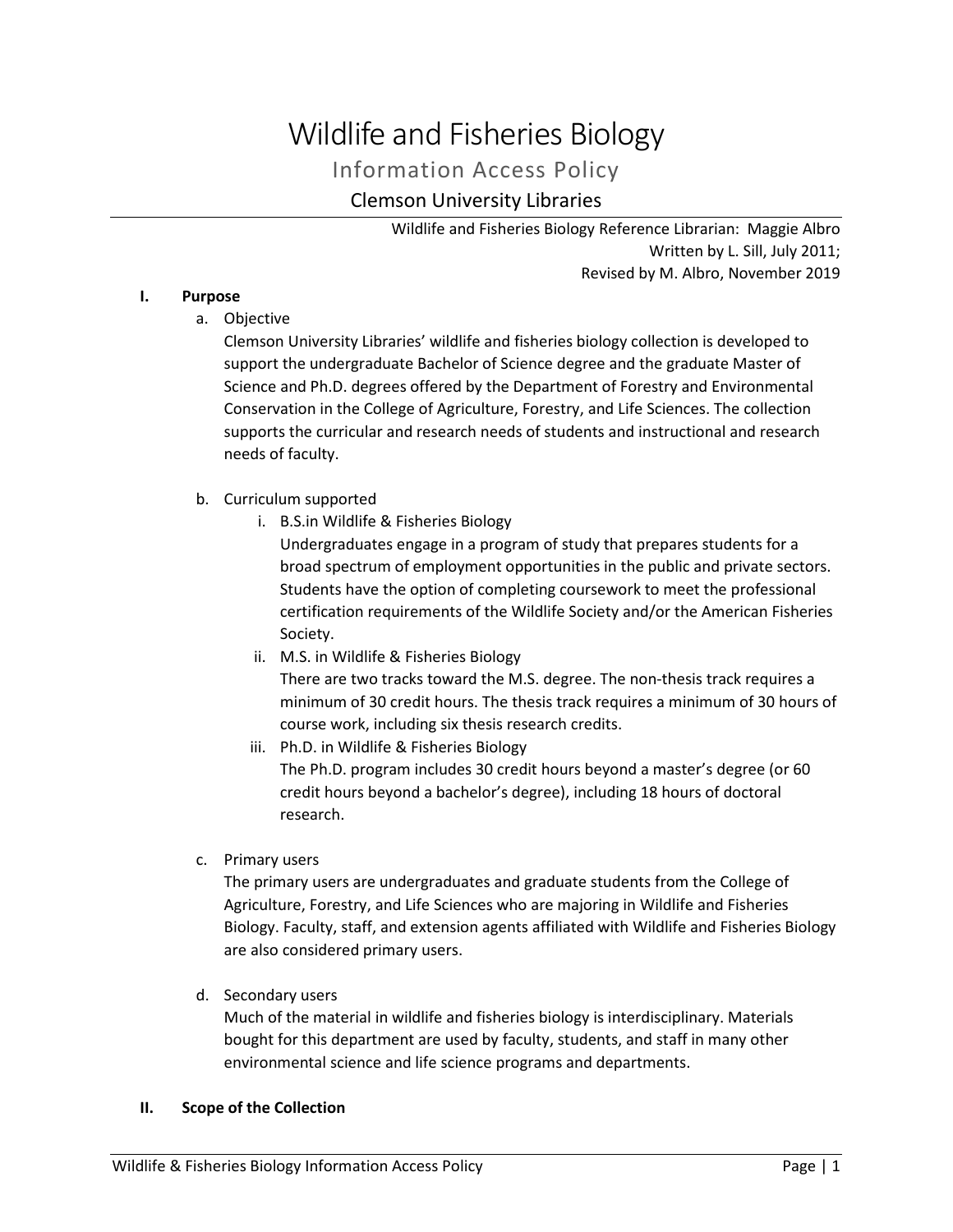The collection is housed between Cooper Library and Offsite Storage, with the exception of some materials available in a stable online format. Collecting efforts are aimed at maintaining a well-rounded collection, with special strengths in the areas of current research at Clemson University and in areas where degrees are given, but which also provides materials for undergraduates in all areas of wildlife and fisheries biology and which will in the future provide an adequate basic collection as research interests change. There is considerable interdisciplinary coverage with the Biological Sciences Department.

a. Format guidelines

Monographic material will be purchased in print and/or electronic format. Journals, handbooks, manuals, and encyclopedias will be in electronic format, if available. DVDs will be purchased as requested by the faculty.

b. Language guidelines

Primarily English-language materials will be selected. If materials in other languages are collected, they must generally contain information not readily available in English.

c. Geographical guidelines

A great deal of the material in Wildlife and Fisheries Biology subject areas describes subjects which are dependent on geography. Emphasis is put on materials covering topics in the South or Southeast and other areas where Clemson has programs of interest.

d. Chronological guidelines

Most books considered for purchase are current; materials published prior to the most recent five years are purchased very selectively.

# e. Types of materials excluded

The following materials will be excluded unless there is an extraordinary need and/or a specific request:

- i. Workbooks
- ii. Computer software
- iii. Rare materials
- iv. Textbooks

# **III. Subject Classifications Collected**

| <b>Primary Subject Classifications:</b>                                               |                     |
|---------------------------------------------------------------------------------------|---------------------|
| Natural history, general. Including nature<br>conservation, geographical distribution | OH 1 - OH 199.5     |
| Life                                                                                  | QH 501 - QH 531     |
| Ecology                                                                               | QH 540 - QH 549.5   |
| Economic biology                                                                      | QH 705 - QH 705.5   |
| Zoology, general. Including geographical<br>distribution                              | $QL 1 - QL 355$     |
| Chordates. Vertebrates.                                                               | $QL 605 - OL 739.8$ |
|                                                                                       |                     |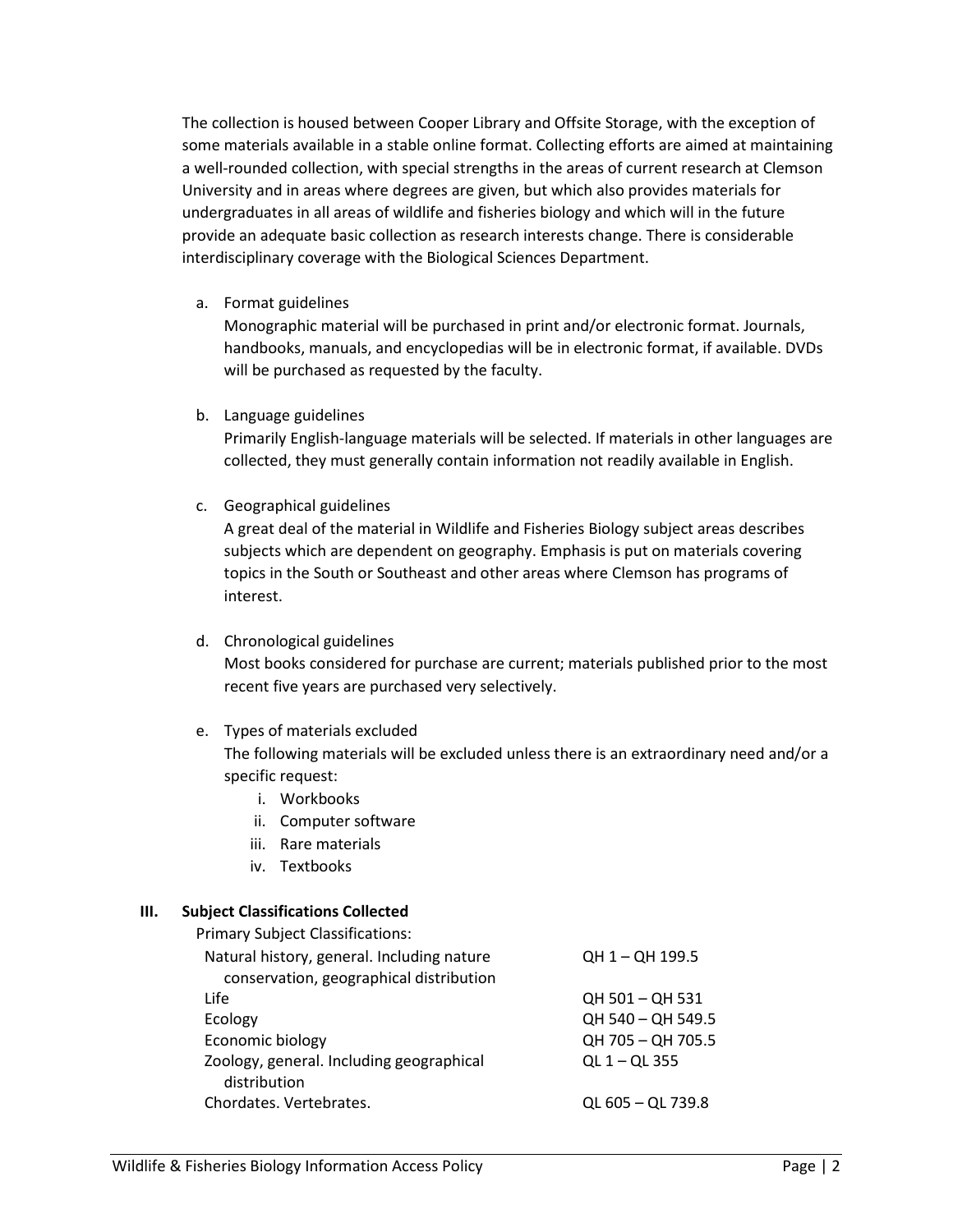| <b>Fishes</b>                                     | QL 614 - QL 639.8   |
|---------------------------------------------------|---------------------|
| Reptiles and amphibians                           | QL 640 - QL 669.3   |
| <b>Birds</b>                                      | QL 671 - QL 699     |
| Mammals                                           | QL 700 - QL 739.8   |
| Animal behavior                                   | QL 750 - QL 795     |
| Aquaculture                                       | SH 20.3 - SH 191    |
| Aquaculture by region or country                  | SH 33 - SH 134.6    |
| Mariculture                                       | <b>SH 138</b>       |
| Fish culture                                      | SH 151 - SH 179     |
| Fish culture. Diseases and adverse factors        | SH 171 - SH 179     |
| Frogs, leeches, etc.                              | SH 185 - SH 191     |
| <b>Fisheries</b>                                  | SH 201 - SH 399     |
| Fisheries. By oceans or seas                      | SH 213 - SH 216.55  |
| Fisheries. By region or country.                  | SH 219 - SH 321     |
| Fishery resources. Fishery conservation.          | SH 327.5 - SH 327.7 |
| Fishery management. Fishery policy.               | SH 328 - SH 329     |
| Fishery, economic aspects. Finance                | <b>SH 334</b>       |
| Fishery technology                                | SH 334.5 - SH 334.7 |
| Fishery processing                                | SH 334.9 - SH 336.5 |
| Fishery for individual species                    | SH 346 - SH 351     |
| Shellfish fisheries. Shellfish culture.           | SH 365 - SH 380.92  |
| Bird hunting. Fowling                             | SK 311 - SK 335     |
| Wildlife management. Game protection. Including   | SK 351 - SK 579     |
| annual reports of game commissioners.             |                     |
| Wildlife-related recreation.                      | SK 650 - SK 664     |
|                                                   |                     |
| <b>Related Classifications</b>                    |                     |
| Natural history (General)                         | QH 1 - QH 278.5     |
| <b>Biology (General)</b>                          | QH 301 - QH 705.5   |
| Evolution                                         | QH 359 - QH 425     |
| Genetics                                          | QH 426 - QH 470     |
| Reproduction                                      | QH 471 - QH 489     |
| Cytology                                          | QH 573 - QH 671     |
| Zoology                                           | QL 1 - QL 991       |
| Invertebrates                                     | QL 360 - QL 599.82  |
| Insects                                           | QL 461 - QL 599.82  |
| Animal behavior, stories and anecdotes            | QL 791 - QL 795     |
| Morphology                                        | QL 799 - QL 799.5   |
| Anatomy                                           | QL 801 - QL 950.9   |
| Embryology                                        | QL 951 - QL 991     |
| Economic zoology applied to crops. Agricultural   | SB 992 - SB 998     |
| zoology - including animals injurious and         |                     |
| beneficial to plants                              |                     |
| Aquaculture. Fisheries. Angling.                  | SH 1-SH 691         |
| Aquaculture, packing, transportation, and storage | SH 337              |
|                                                   |                     |
| <b>Fishing port facilities</b>                    | SH 337.5            |
| Fishery oceanography. Fishery meteorology.        | SH 343.2 - SH 343.3 |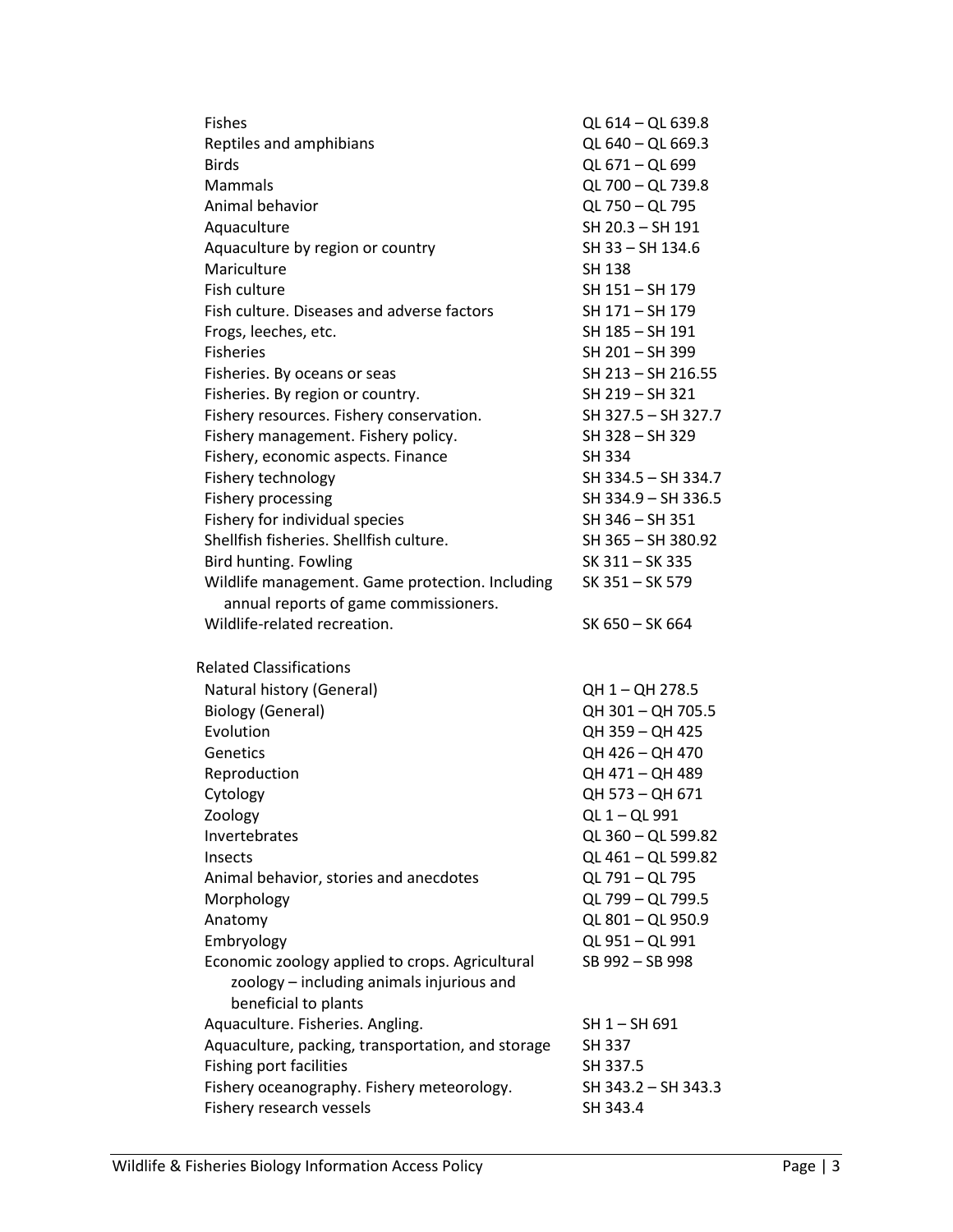| <b>Exploratory fishing</b>                                                                    | SH 343.5            |
|-----------------------------------------------------------------------------------------------|---------------------|
| Navigation                                                                                    | SH 343.8            |
| Aquaculture, Safety measures                                                                  | SH 343.9            |
| Aquaculture, Methods and gear. Catching of fish                                               | SH 344 - SH 344.8   |
| Seal fisheries. Fur sealing                                                                   | SH 360 - SH 363     |
| Sea otter                                                                                     | SH 364              |
| Whaling                                                                                       | SH 381 - SH 385     |
| Porpoises. Dolphins.                                                                          | SH 387              |
| Algae culture                                                                                 | SH 388.7 - SH 391.5 |
| Seagrasses                                                                                    | <b>SH 393</b>       |
| Sponge fisheries                                                                              | SH 396              |
| Seafood gathering                                                                             | SH 400 - SH 400.8   |
| Angling. Including tackle, casting, methods of<br>angling, angling for special kinds of fish. | SH 401 - SH 691     |
| Hunting sports                                                                                | SK 1 – SK 664       |
| Shooting                                                                                      | SK 37 - SK 39.5     |
| Hunting sports, by country                                                                    | SK 40 - SK 268      |
| Special methods and types of hunting. Including                                               | SK 281 - SK 293     |
| bolos, game calling, tracking, trapping, dressing                                             |                     |
| Fox hunting                                                                                   | SK 284 – SK 287     |
| Coursing                                                                                      | SK 291 – SK 292     |
| Ferreting                                                                                     | SK 293              |
| Big game                                                                                      | SK 295 - SK 305     |
| <b>Varmint hunting (General)</b>                                                              | SK 336              |
| <b>Predator hunting</b>                                                                       | SK 337              |
| Other game                                                                                    | SK 341              |
| Wild animal trade                                                                             | SK 590 - SK 593     |
|                                                                                               |                     |

# **IV. Core Forest Resources and Forest Resource Management Journals**

| Aquaculture                             | Journal of Fish Diseases            |
|-----------------------------------------|-------------------------------------|
| Aquaculture International               | Journal of the World Aquaculture    |
| Aquaculture Research                    | Society                             |
| Canadian Journal of Fisheries and       | Journal of Wildlife Diseases        |
| <b>Aquatic Science</b>                  | Journal of Wildlife Management      |
| <b>Conservation Biology</b>             | National Wildlife                   |
| <b>Environmental Biology of Fishes</b>  | North American Journal of           |
| Fish & Shellfish Immunology             | Aquaculture                         |
| <b>Fish and Fisheries</b>               | North American Journal of Fisheries |
| Fish Physiology and Biochemistry        | Management                          |
| <b>Fisheries</b>                        | Reviews in Fisheries Science        |
| <b>Fisheries Management and Ecology</b> | Transactions of the American        |
| <b>Fisheries Oceanography</b>           | <b>Fisheries Society</b>            |
| <b>Fisheries of the United States</b>   | Wildlife Conservation (ceased 2009) |
| Fisheries Research                      | <b>Wildlife Monographs</b>          |
| <b>Human Dimensions of Wildlife</b>     | Wildlife Review (ceased 1995)       |
| Journal of Applied Ecology              | Wildlife Society Bulletin           |
|                                         |                                     |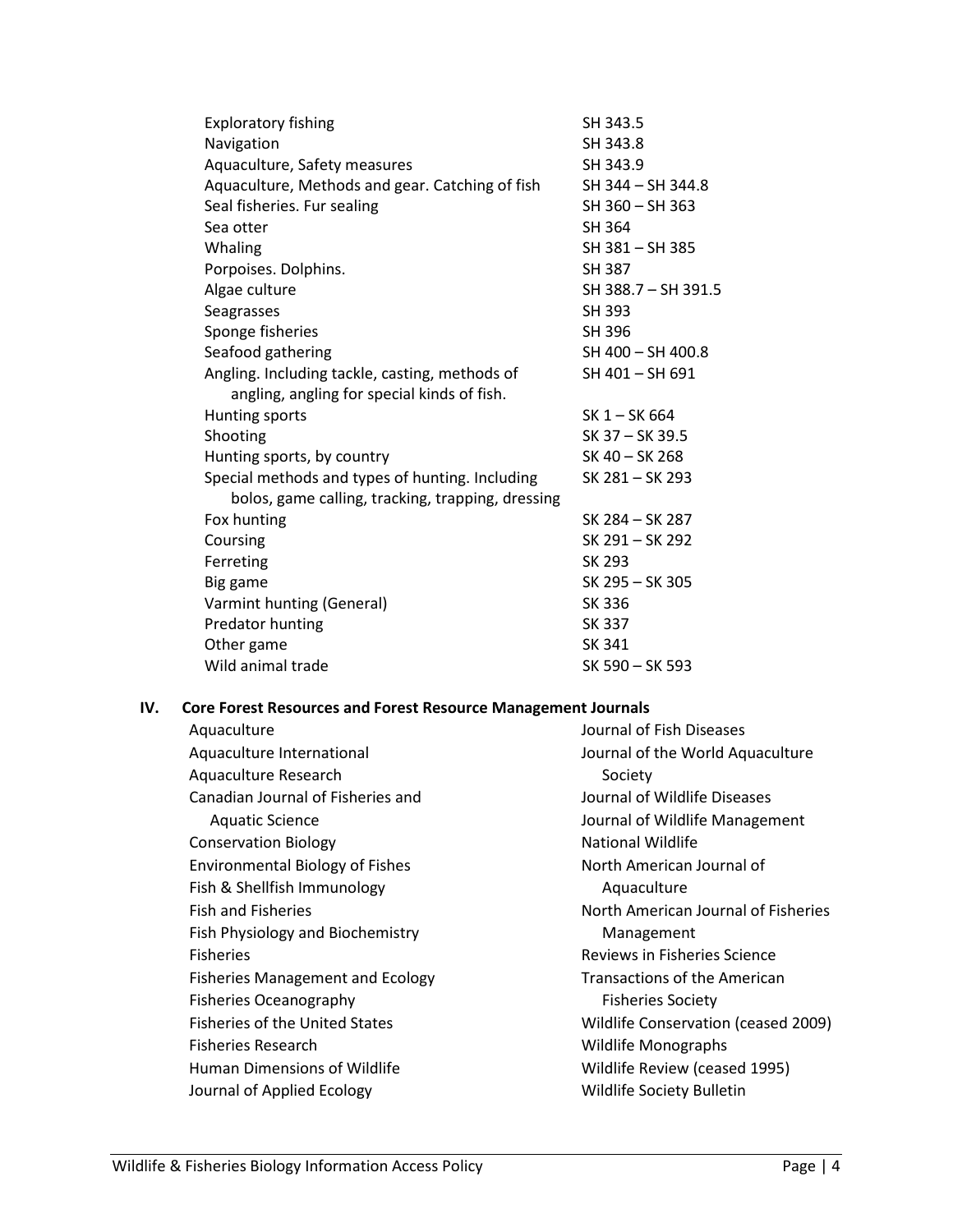The few ceased titles are important in a historical context.

#### **V. Core Forest Resources and Forest Resource Management Databases and Indexes**

AGRICOLA Animal Behavior Abstracts Aquatic Sciences and Fisheries Abstracts Biological and Agricultural Index BioOne BIOSIS Current Contents Connect Ecology Abstracts GreenFILE

**JSTOR** MEDLINE Pollution Abstracts SORA: Searchable Ornithological Research TOXNET Web of Science Zoological Record

### **VI. Access to Information not Available On-site**

a. Remote Storage

Online request forms and document delivery enable access to materials in Clemson Libraries' remote storage facilities within 24 business hours.

b. Interlibrary Loan

The primary access point for journals and secondary access point for books not owned or accessible by Clemson Libraries will be Interlibrary Loan. This service is free to Clemson University students, faculty, and staff.

c. PASCAL Delivers

The primary access point for books not owned or accessible by Clemson Libraries will be PASCAL Delivers. This service provides access to books owned by other academic libraries in the state of South Carolina and is free to Clemson University students, faculty, and staff.

# **VII. Selection Tools Used**

- a. Faculty and student requests and recommendations
- b. Course syllabi
- c. Major Wildlife and Fisheries Biology journals
- d. Publishers' websites and catalogs
- e. An approval plan
- f. GOBI online database
- g. Circulation, Interlibrary Loan, and PASCAL Delivers activity

### **VIII. Deselection Guidelines**

Monographic material, with an imprint of 15 years ago or earlier, which has not circulated for the last ten years, will be reviewed for deselection. Statistical reports are available for review of these titles. Due to the need to maintain materials for historical research and/or reference, older materials may be kept even if they have not circulated recently. If a book has not circulated and is historically important, Special Collections will be asked to house it. If Special